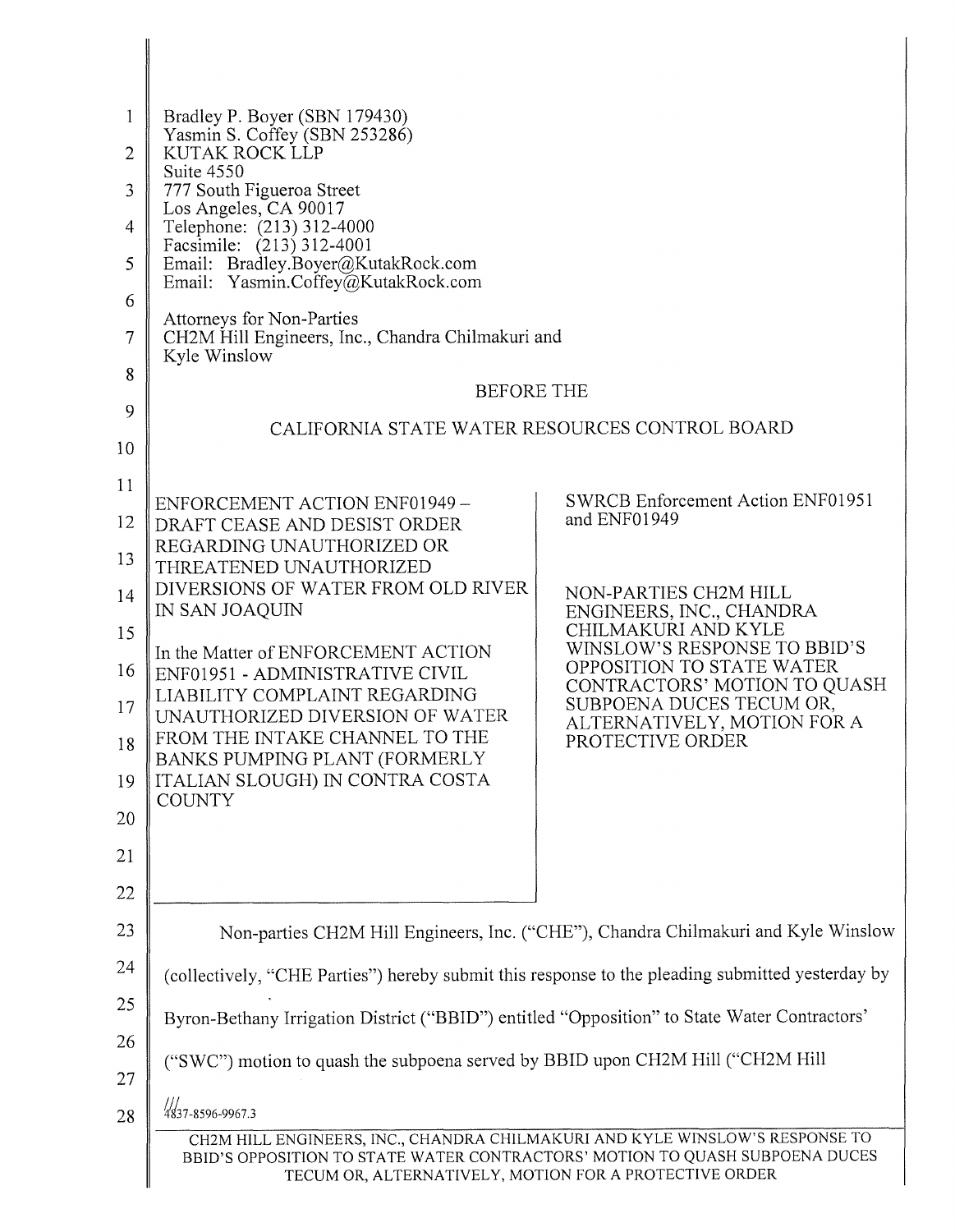Subpoena") or, alternatively, motion for protective order ("March 10 Filing").

The State Water Resources Control Board ("Board") issued a ruling on March 9, 2016 in which it vacated the aforesaid CH2M Hill Subpoena, as well as subpoenas issued to Mr. Chilmakuri and Mr. Winslow, in their entirety ("March 9 Ruling"). BBID has now interposed its March 10 Filing, ostensibly in opposition to SWC's motion to quash the CH2M Hill Subpoena, notwithstanding that the Board has already vacated *all* of the subpoenas. Thus, for the reasons set forth below, BBID's March 10 Filing should be discounted outright.

9 10 11 12 13 14 15 16 17 18 19 20 21 22 23 24 25 26 BBID issued deposition notices and subpoenas duces tecum to Chandra Chilmakuri and Kyle Winslow, as agents for CH2M Hill. *(See Exhibits 1 and 2 to the Declaration of Yasmin* Coffey in support of CHE Parties' Motion to Quash Subpoenas, filed on March 4, 2016 ("CHE Parties Motion").) BBID also issued a subpoena duces tecum to the Custodian of Records for CH2M Hill. (CHE Parties Motion, Exhibit 3.) (The aforesaid subpoenas to Chilmakuri, Winslow and CH2M Hill are hereinafter collectively referred to as the "Subpoenas.") On March 2, 2016, SWC moved to quash the subpoenas issued to Messrs. Chilmakuri and Winslow ("SWC Motion"). *(See* SWC Motion, pp. 1:1-8 and 2:21-23.) On March 4, 2016, the CHE Parties moved to quash all of the Subpoenas on the grounds that they are overbroad and unduly burdensome and seek information that is irrelevant and not reasonably calculated to lead to the discovery of admissible evidence; the information sought is protected by the attorney work product doctrine; and the subpoenas contain a number of procedural defects. *(See* CHE Parties Motion, 2:3-18.) On March 8, 2016, BBID served a "consolidated" opposition to both SWC's and the CHE Parties' Motions ("BBID Opposition"). (BBID Opposition, 8:4-9.) Thereafter, the Board issued its March 9 Ruling, vacating the Subpoenas in their entirety. *(See* March 9 Ruling, p. 2.)  $III$ 

27

1

2

3

4

5

6

7

8

Ill  $28 \parallel 4837 - 8596 - 9967.3$  - 2 -

CH2M HILL ENGINEERS, INC., CHANDRA CHILMAKURI AND KYLE WINSLOW'S RESPONSE TO BBID'S OPPOSITION TO STATE WATER CONTRACTORS' MOTION TO QUASH SUBPOENA DUCES TECUM OR, ALTERNATIVELY, MOTION FOR A PROTECTIVE ORDER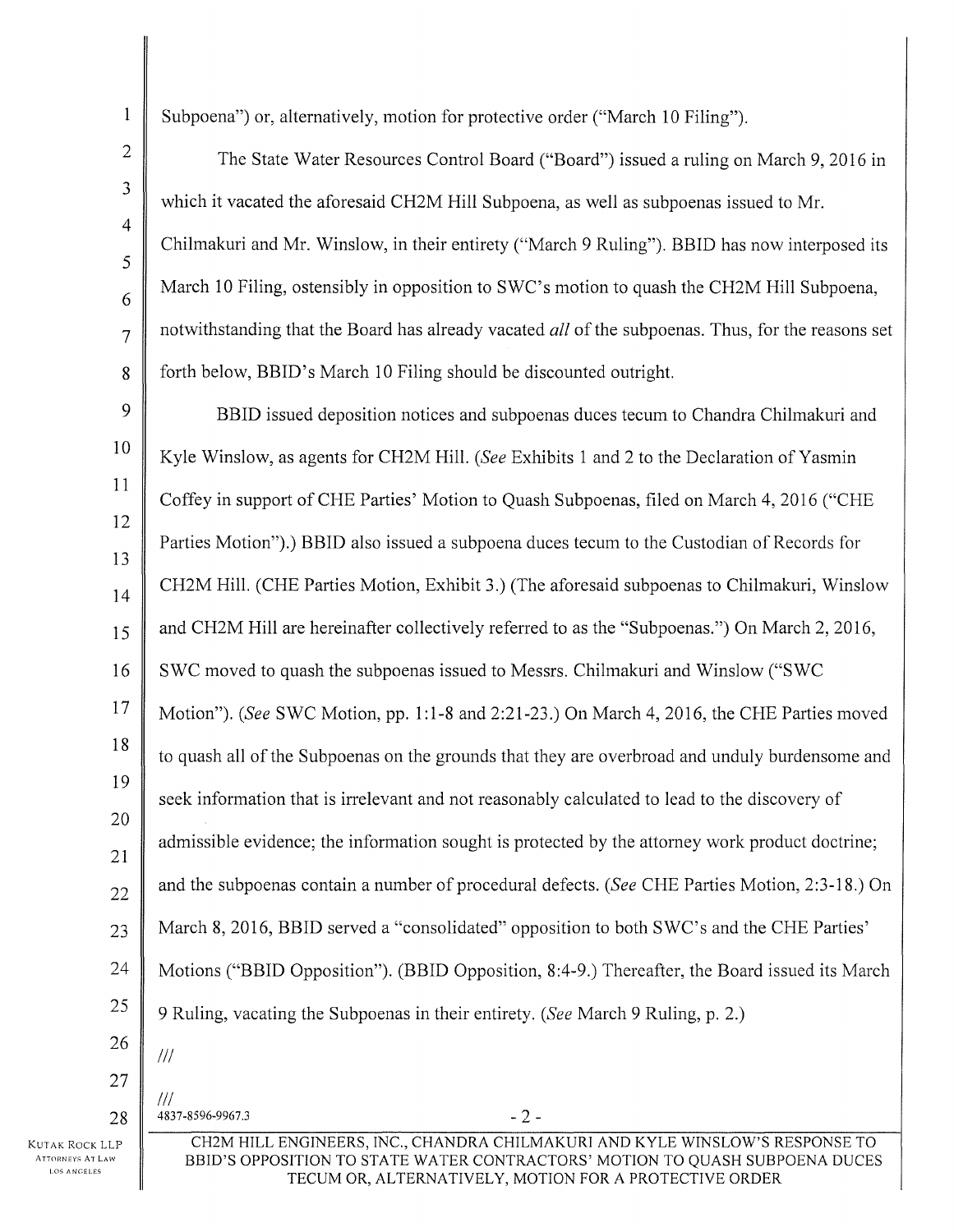| $\mathbf{1}$                                             | On March 10, 2016, one day <i>after</i> the March 9 Ruling was entered, BBID inexplicably                                                                                                                                                                                             |
|----------------------------------------------------------|---------------------------------------------------------------------------------------------------------------------------------------------------------------------------------------------------------------------------------------------------------------------------------------|
| $\overline{c}$                                           | submitted its March 10 Filing, which contains arguments that have already been evaluated and                                                                                                                                                                                          |
| $\mathfrak{Z}$                                           | ruled upon by the Board. <sup>1</sup> Indeed, BBID seeks the production of documents pursuant to the                                                                                                                                                                                  |
| 4                                                        | vacated CH2M Hill Subpoena on the alleged grounds that, <i>inter alia</i> , SWC purportedly will not                                                                                                                                                                                  |
| 5                                                        | be burdened or prejudiced by CH2M Hill's production of documents. (See March 10 Filing, 2:8-                                                                                                                                                                                          |
| 6<br>$\overline{7}$                                      | 11, 2:25-27, 7:6-12 and Exhibit C.) BBID apparently misconstrues the March 9 Ruling as solely                                                                                                                                                                                         |
| 8                                                        | "prohibiting additional depositions before the hearing [because] questioning could be conducted                                                                                                                                                                                       |
| 9                                                        | through cross-examination." (March 10 Filing, 2:12-14.) BBID asserts that, "[a]s such, it is                                                                                                                                                                                          |
| 10                                                       |                                                                                                                                                                                                                                                                                       |
| 11                                                       | critical for BBID to receive the CH2M Hill documents in order to be reasonably and adequately                                                                                                                                                                                         |
| 12                                                       | prepared to cross-examine SWC's expert Hutton at the March 21, 2016 hearing." (Id., 2:14-16.)                                                                                                                                                                                         |
| 13                                                       | In advancing these arguments, BBID disingenuously alleges that the CHE Parties did not oppose                                                                                                                                                                                         |
| 14                                                       | the CH2M Hill Subpoena (id. at 8:3-5.) This is demonstrably not the case. The CHE Parties                                                                                                                                                                                             |
| 15                                                       | Motion, which was granted by the Board, is explicitly directed at all of the Subpoenas. (CHE                                                                                                                                                                                          |
| 16                                                       | Motion, 2:3-18.) Contrary to the assertions made in BBID's March 10 Filing, the Board vacated                                                                                                                                                                                         |
| 17                                                       | the Subpoenas issued to Messrs. Chilmakuri and Winslow and CH2M Hill based in part on the                                                                                                                                                                                             |
| 18                                                       | burden to CH2M Hill to produce the requested documents. In this regard, the March 9 Ruling                                                                                                                                                                                            |
| 19                                                       | provides, in relevant part:                                                                                                                                                                                                                                                           |
| 20                                                       | The requests for documents are also broad enough that                                                                                                                                                                                                                                 |
| 21                                                       | significant time and [expenses] will be required to gather,<br>review, and produce the responsive documents. The burden on                                                                                                                                                            |
| 22                                                       | all of the parties and non-parties of responding to discovery at<br>this point in the proceedings and on such short deadlines is                                                                                                                                                      |
| 23                                                       | substantial. The time and cost to conduct discovery will impact                                                                                                                                                                                                                       |
| 24<br>25                                                 | the parties' ability to prepare for the hearing, and it is likely that<br>we would be unable to address any new discovery or evidentiary                                                                                                                                              |
| 26                                                       |                                                                                                                                                                                                                                                                                       |
| 27                                                       | <sup>1</sup> It is unclear why BBID would serve and file its March 10 Filing notwithstanding the March 9<br>Ruling. We contacted counsel for BBID to determine whether BBID's papers were filed<br>erroneously. As of the filing of this response, counsel has not returned our call. |
| 28                                                       | $-3-$<br>4837-8596-9967.3                                                                                                                                                                                                                                                             |
| Kutak Rock LLP<br><b>ATTORNEYS AT LAW</b><br>LOS ANGELES | CH2M HILL ENGINEERS, INC., CHANDRA CHILMAKURI AND KYLE WINSLOW'S RESPONSE TO<br>BBID'S OPPOSITION TO STATE WATER CONTRACTORS' MOTION TO QUASH SUBPOENA DUCES<br>TECUM OR, ALTERNATIVELY, MOTION FOR A PROTECTIVE ORDER                                                                |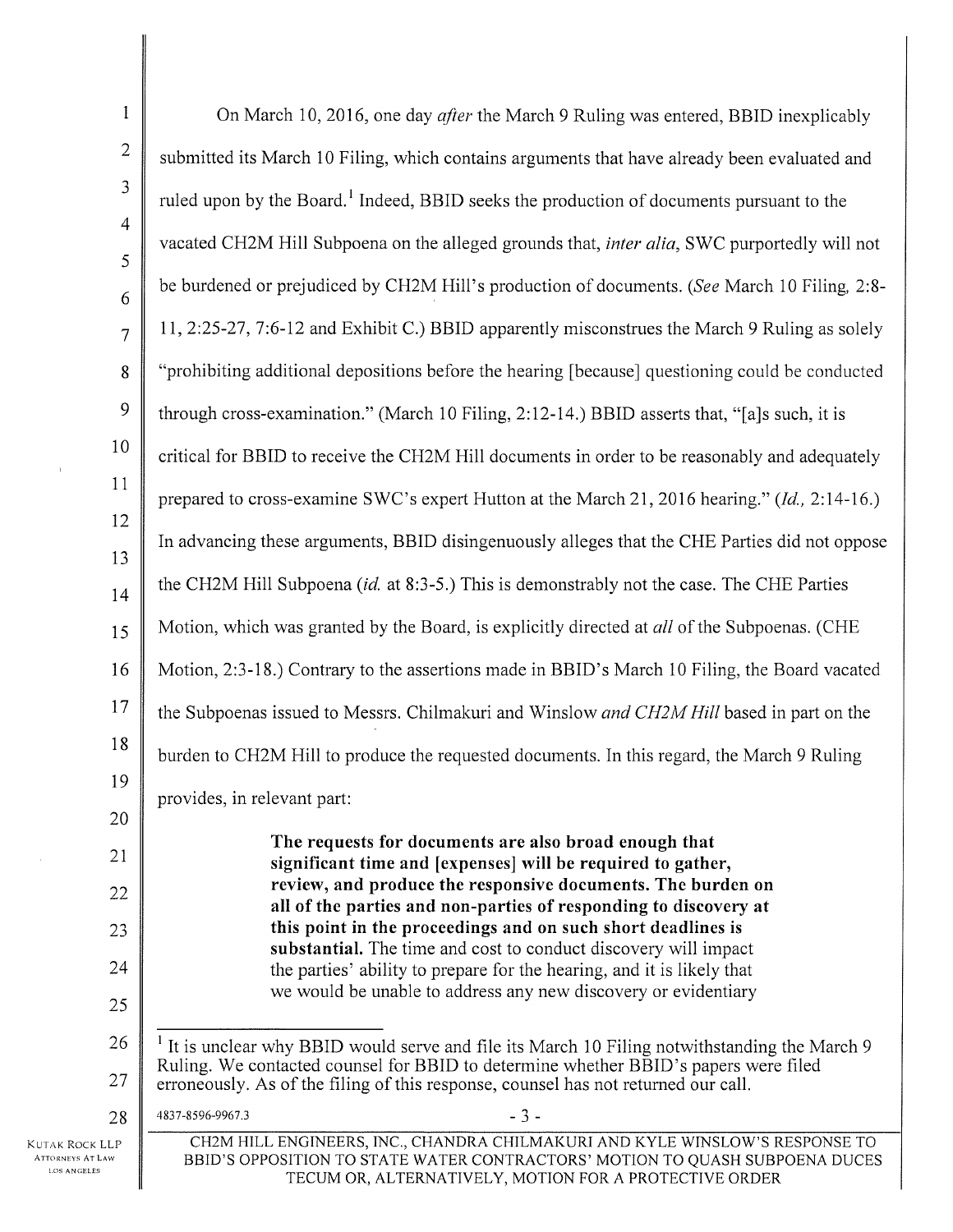| 1                                                        | disputes before the hearing begins. There is also a serious risk of                                                                                                                                                    |  |  |
|----------------------------------------------------------|------------------------------------------------------------------------------------------------------------------------------------------------------------------------------------------------------------------------|--|--|
| $\overline{c}$                                           | prejudicing the parties if we were to re-open the deadline for<br>submission of evidence at this late date. A less burdensome and                                                                                      |  |  |
| 3                                                        | less costly means of obtaining relevant information is by cross-<br>examination of Mr. Hutton and Mr. Marshall at the time scheduled                                                                                   |  |  |
| 4                                                        | for this purpose during the hearing. The parties will have the                                                                                                                                                         |  |  |
| 5                                                        | opportunity to question both witnesses and examine the bases for<br>their testimony.                                                                                                                                   |  |  |
| 6                                                        | The opposing parties object that cross-examination is not a                                                                                                                                                            |  |  |
| $\overline{7}$                                           | sufficient opportunity to explore the underlying assumptions of the<br>model runs on which Mr. Hutton and Mr. Marshall rely in their                                                                                   |  |  |
| 8                                                        | testimony. These model runs were not disclosed in these<br>proceedingsuntil the submission of rebuttal evidence [W]e find                                                                                              |  |  |
| 9                                                        | that the appropriate remedy is to discount the weight of this                                                                                                                                                          |  |  |
| 10                                                       | evidence if we find that these model runs cannot be sufficiently<br>explored and understood through cross-examination. The same is                                                                                     |  |  |
| 11                                                       | true of the Technical Report prepared by CH2M Hill. If State<br>Water Contractors is unable to lay a proper foundation to                                                                                              |  |  |
| 12                                                       | demonstrate the reliability of the information contained in the                                                                                                                                                        |  |  |
| 13                                                       | Technical Report, then we will discount the weight of this<br>evidence accordingly, as well as any portion of Mr. Hutton's                                                                                             |  |  |
| 14                                                       | testimony that relies upon it.                                                                                                                                                                                         |  |  |
| 15                                                       | (March 9 Ruling, p. 2 [emphasis added].)                                                                                                                                                                               |  |  |
| 16                                                       | Based on the foregoing, BBID's March 10 Filing should be disregarded and the vacatur of                                                                                                                                |  |  |
| 17                                                       | the CH2M Hill Subpoena should stand. To the extent BBID's March 10 Filing is meant to be a                                                                                                                             |  |  |
| 18                                                       | request for reconsideration of the Board's March 9 Ruling, the CHE Parties object as any such                                                                                                                          |  |  |
| 19                                                       | request is palpably improper.                                                                                                                                                                                          |  |  |
| 20                                                       | Dated: March 11, 2016<br>KUTAK ROCK LLP                                                                                                                                                                                |  |  |
| 21                                                       |                                                                                                                                                                                                                        |  |  |
| 22                                                       | $\rm{By}$                                                                                                                                                                                                              |  |  |
| 23                                                       | Bradley P. Boyer<br>Yasmin S. Coffey                                                                                                                                                                                   |  |  |
| 24                                                       | KUTAK ROCK LLP<br>Attorneys for CH2M Hill Engineers, Inc.,                                                                                                                                                             |  |  |
| 25                                                       | Chandra Chilmakuri and Kyle Winslow                                                                                                                                                                                    |  |  |
| 26                                                       |                                                                                                                                                                                                                        |  |  |
| 27                                                       |                                                                                                                                                                                                                        |  |  |
| 28                                                       | $-4-$<br>4837-8596-9967.3                                                                                                                                                                                              |  |  |
| KUTAK ROCK LLP<br><b>ATTORNEYS AT LAW</b><br>LOS ANGELES | CH2M HILL ENGINEERS, INC., CHANDRA CHILMAKURI AND KYLE WINSLOW'S RESPONSE TO<br>BBID'S OPPOSITION TO STATE WATER CONTRACTORS' MOTION TO QUASH SUBPOENA DUCES<br>TECUM OR, ALTERNATIVELY, MOTION FOR A PROTECTIVE ORDER |  |  |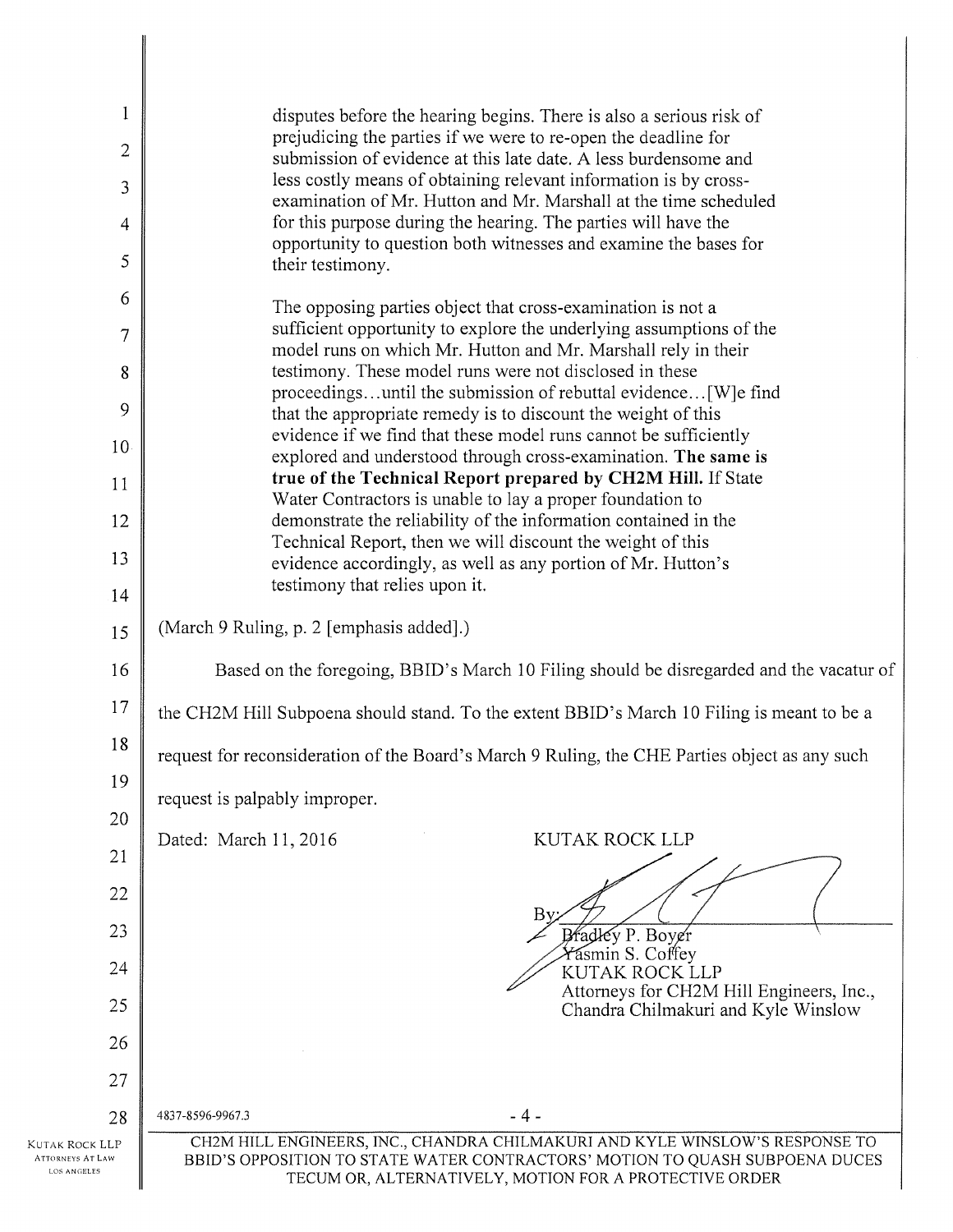| 1              | PROOF OF SERVICE                                                                                                                                                                                                                                                                                              |  |
|----------------|---------------------------------------------------------------------------------------------------------------------------------------------------------------------------------------------------------------------------------------------------------------------------------------------------------------|--|
| $\overline{2}$ | I am a resident of the state of California, I am over the age of 18 years, and I am not a party                                                                                                                                                                                                               |  |
| 3              | to this lawsuit. My business address is 777 S. Figueroa Street, Suite 4550, Los Angeles, California,<br>90017.                                                                                                                                                                                                |  |
| 4              | On March 11, 2016, I served on the State Water Resources Control Board and all parties<br>attached and below, an electronic copy,-of the following document(s):                                                                                                                                               |  |
| 5              | NON-PARTIES CH2M HILL ENGINEERS, INC., CHANDRA CHILMAKURI AND KYLE<br>WINSLOW'S RESPONSE TO BBID'S OPPOSITION TO STATE WATER<br>CONTRACTORS' MOTION TO QUASH SUBPOENA DUCES TECUM OR,<br>ALTERNATIVELY, MOTION FOR A PROTECTIVE ORDER                                                                         |  |
| 6<br>7         |                                                                                                                                                                                                                                                                                                               |  |
| 8              | on the interested party (ies) in this action in the following manner:                                                                                                                                                                                                                                         |  |
| 9              | BY E-MAIL: On March 11, 2016, at Los Angeles, California, I caused the foregoing document(s)                                                                                                                                                                                                                  |  |
| 10             | to be served by e-mail transmission to the e-mail address(es) set forth below, as last given by that<br>person on any document which he or she has filed in the cause and served on the party making the<br>service. The document(s) was (were) transmitted by e-mail from a computer in the offices of Kutak |  |
| 11             | Rock, LLP. The e-mail transmission(s) was (were) reported as delivered to the party (ies) at the<br>indicated e-mail address(es), and no undeliverable message from the recipient's server was received                                                                                                       |  |
| 12             | by the sender of the e-mail.                                                                                                                                                                                                                                                                                  |  |
| 13             | <b>SEE ATTACHED SERVICE LIST</b>                                                                                                                                                                                                                                                                              |  |
| 14             | I declare under penalty of perjury under the laws of the State of California that the foregoing is true                                                                                                                                                                                                       |  |
| 15             | and correct. Executed on March 11, 2016, at Los Angeles, California.                                                                                                                                                                                                                                          |  |
| 16             |                                                                                                                                                                                                                                                                                                               |  |
| 17             | Virginia L. Gomez                                                                                                                                                                                                                                                                                             |  |
| 18<br>19       |                                                                                                                                                                                                                                                                                                               |  |
| 20             |                                                                                                                                                                                                                                                                                                               |  |
| 21             |                                                                                                                                                                                                                                                                                                               |  |
| 22             |                                                                                                                                                                                                                                                                                                               |  |
| 23             |                                                                                                                                                                                                                                                                                                               |  |
| 24             |                                                                                                                                                                                                                                                                                                               |  |
| 25             |                                                                                                                                                                                                                                                                                                               |  |
| 26             |                                                                                                                                                                                                                                                                                                               |  |
| 27             |                                                                                                                                                                                                                                                                                                               |  |
| 28             |                                                                                                                                                                                                                                                                                                               |  |
|                | 4837-9481-8095.1                                                                                                                                                                                                                                                                                              |  |

 $\begin{array}{c} \hline \end{array}$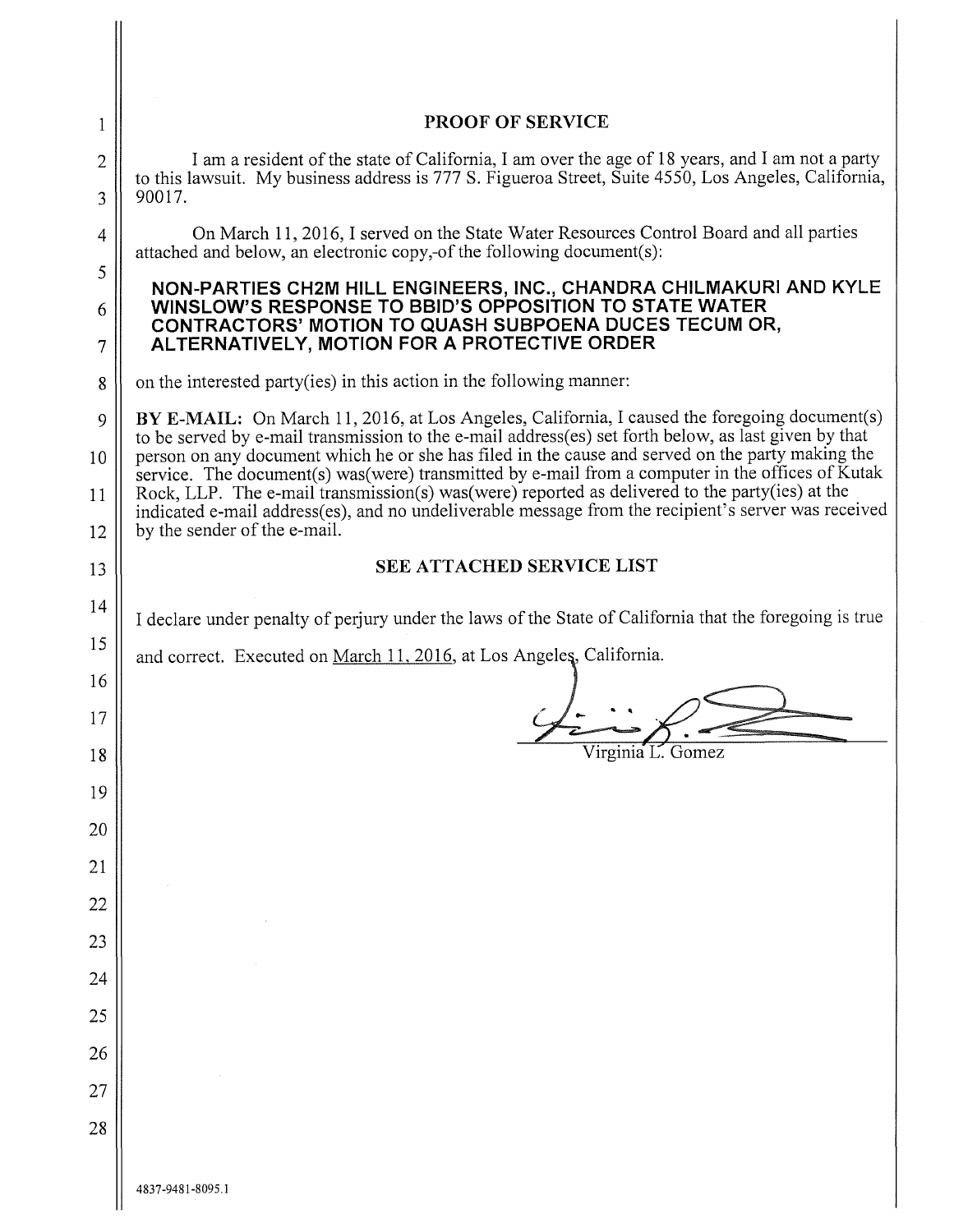| 1<br>$\overline{2}$ | <b>SERVICE LIST OF PARTICIPANTS</b><br>THE WEST SIDE IRRIGATION DISTRICT<br>CEASE AND DESIST ORDER HEARING<br><b>PARTIES</b> |                                                                                             |
|---------------------|------------------------------------------------------------------------------------------------------------------------------|---------------------------------------------------------------------------------------------|
| 3                   |                                                                                                                              |                                                                                             |
| $\overline{4}$      | <b>Division of Water Rights</b>                                                                                              | The West Side Irrigation District                                                           |
| 5                   | Prosecution Team<br>Andrew Tauriainen, Attorney III                                                                          | Jeanne M. Zolezzi<br>Karna Harrigfeld                                                       |
| 6                   | <b>SWRCB Office of Enforcement</b><br>1001 I Street,                                                                         | Janelle Krattiger<br>Herum\Crabtree\Suntag                                                  |
| $\overline{7}$      | 16th Floor<br>Sacramento, CA 95814                                                                                           | 5757 Pacific Ave., Suite 222<br>Stockton, CA 95207                                          |
| 8                   | Andrew.Tauriainen@waterboards.ca.gov                                                                                         | jzolezzi@herumcrabtree.com<br>kharrigfeld@herumcrabtree.com<br>jkrattiger@herumcrabtree.com |
| 9                   | <b>Westlands Water District</b>                                                                                              | <b>South Delta Water Agency</b>                                                             |
| 10                  | Daniel O'Hanlon                                                                                                              | John Herrick, Esq.<br>Dean Ruiz                                                             |
| 11                  | Rebecca Akroyd<br>Kronick Moskovitz Tiedemann & Girard                                                                       | 4255 Pacific Ave., Suite 2                                                                  |
| 12                  | 400 Capitol Mall, 27th Floor<br>Sacramento, CA 95814                                                                         | Stockton, CA 95207<br>jherrlaw@aol.com                                                      |
| 13                  | dohanlon@kmtg.com                                                                                                            | $dean(a)$ hprlaw.net                                                                        |
| 14                  | rakroyd@kmtg.com                                                                                                             |                                                                                             |
| 15                  | Philip Williams of Westlands Water District<br>pwilliams@westlandswater.org                                                  |                                                                                             |
| 16                  | <b>Central Delta Water Agency</b>                                                                                            | <b>City and County of San Francisco</b>                                                     |
| 17                  | Jennifer Spaletta<br>Spaletta Law PC                                                                                         | Jonathan Knapp<br>Office of the City Attorney                                               |
| 18                  | PO Box 2660                                                                                                                  | 1390 Market Street, Suite 418                                                               |
| 19                  | Lodi, CA 95241<br>jennifer@spalettalaw.com                                                                                   | San Francisco, CA 94102<br>jonathan.knapp@sfgov.org                                         |
| 20                  | Dante Nomellini and Dante Nomellini, Jr.                                                                                     |                                                                                             |
| 21                  | Nomellini, Grilli & McDaniel                                                                                                 |                                                                                             |
| 22                  | ngmplcs@pacbell.net<br>dantejr@pacbell.net                                                                                   |                                                                                             |
| 23                  | San Joaquin Tributaries Authority                                                                                            | <b>California Department of Water Resources</b>                                             |
| 24                  | Tim O'Laughlin                                                                                                               | Robin McGinnis, Attorney                                                                    |
| 25                  | Valerie Kincaid<br>O'Laughlin & Paris LLP                                                                                    | PO Box 942836<br>Sacramento, CA 94236-0001                                                  |
|                     | 2617 K Street, Suite 100<br>Sacramento, CA 95814                                                                             | robin.mcginnis@water.ca.gov                                                                 |
| 26                  | vkincaid@olaughlinparis.com                                                                                                  |                                                                                             |
| 27                  | towater@olaughlinparis.com                                                                                                   |                                                                                             |
| 28                  |                                                                                                                              |                                                                                             |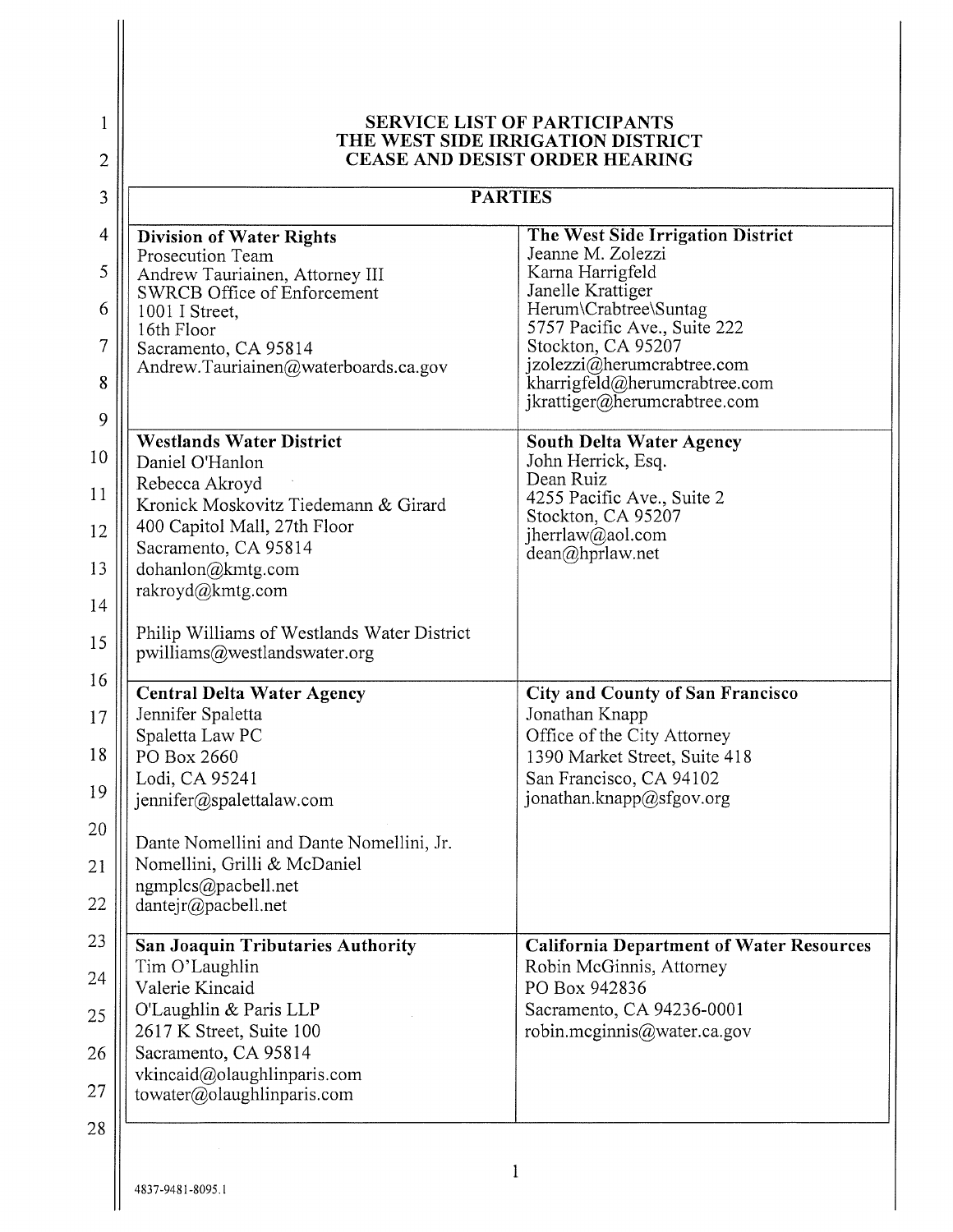| <b>Byron Bethany Irrigation District</b>                                      |                                                                                                                           |
|-------------------------------------------------------------------------------|---------------------------------------------------------------------------------------------------------------------------|
| Daniel Kelly<br>Michael E. Vergara                                            |                                                                                                                           |
| Theresa Barfield                                                              |                                                                                                                           |
| Somach Simmons & Dunn<br>500 Capitol Mall, Suite 1000                         |                                                                                                                           |
| Sacramento, CA 95814                                                          |                                                                                                                           |
| dkelly@somachlaw.com                                                          |                                                                                                                           |
| mvergara@somachlaw.com<br>tbarfield@somachlaw.com                             |                                                                                                                           |
|                                                                               |                                                                                                                           |
|                                                                               | <b>SERVICE LIST OF PARTICIPANTS</b><br><b>BYRON-BETHANY IRRIGATION DISTRICT</b><br>ADMINISTRATIVE CIVIL LIABILITY HEARING |
|                                                                               | <b>PARTIES</b>                                                                                                            |
| <b>Division of Water Rights</b>                                               | <b>Byron Bethany Irrigation District</b>                                                                                  |
| Prosecution Team                                                              | Daniel Kelly                                                                                                              |
| Andrew Tauriainen, Attorney III<br><b>SWRCB Office of Enforcement</b>         | Somach Simmons & Dunn                                                                                                     |
| 1001 I Street                                                                 | 500 Capitol Mall, Suite 1000,<br>Sacramento, CA 95814                                                                     |
| $16th$ Floor                                                                  | dkelly@somachlaw.com                                                                                                      |
| Sacramento, CA 95814                                                          |                                                                                                                           |
| andrew.tauriainen@waterboards.ca.gov                                          |                                                                                                                           |
| <b>Patterson Irrigation District</b>                                          | <b>City and County of San Francisco</b>                                                                                   |
| <b>Banta-Carbona Irrigation District</b><br>The West Side Irrigation District | Jonathan Knapp<br>Office of the City Attorney                                                                             |
| Jeanne M. Zolezzi                                                             | 1390 Market Street, Suite 418                                                                                             |
| Herum\Crabtree\Suntag                                                         | San Francisco, CA 94102                                                                                                   |
| 5757 Pacific Ave., Suite 222                                                  | jonathan.knapp@sfgov.org                                                                                                  |
| Stockton, CA 95207<br>jzolezzi@herumcrabtree.com                              | Robert E. Donlan                                                                                                          |
|                                                                               | Ellison, Schneider & Harris L.L.P.                                                                                        |
|                                                                               | 2600 Capitol Avenue, Suite 400                                                                                            |
|                                                                               | Sacramento, CA 95816<br>$(916)$ 447-2166                                                                                  |
|                                                                               | $red(\partial)$ eslawfirm.com                                                                                             |
| <b>Central Delta Water Agency</b>                                             | <b>California Department of Water Resources</b>                                                                           |
| Jennifer Spaletta<br>Spaletta Law PC                                          | Robin McGinnis, Attorney<br>PO Box 942836                                                                                 |
|                                                                               | Sacramento, CA 94236-0001                                                                                                 |
| PO Box 2660                                                                   |                                                                                                                           |

I